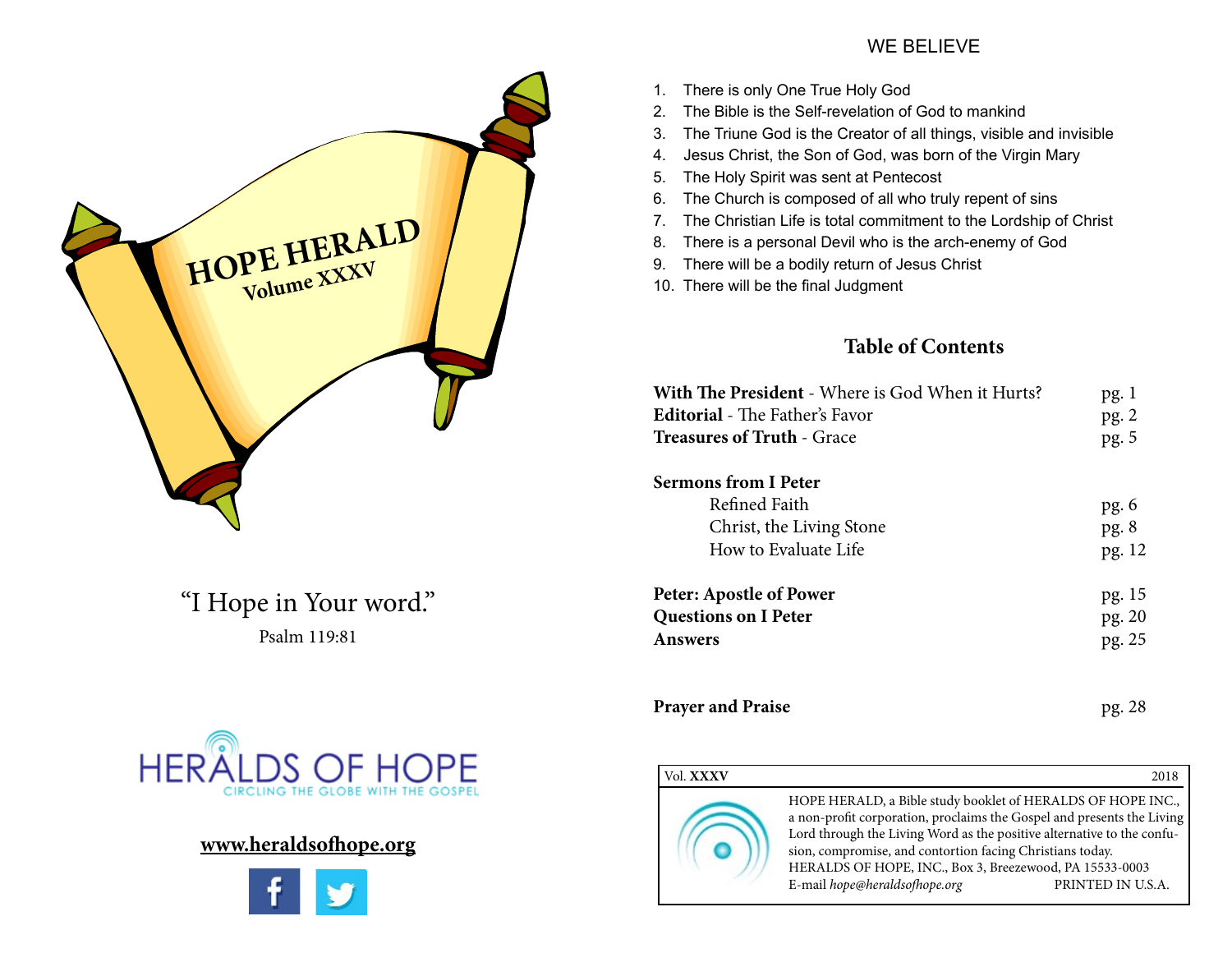## **With The President**

## WHERE IS GOD WHEN IT HURTS?



 Earthquakes, floods, famine, disease, terrorist attacks, ethnic hatred, physical abuse, and more are all

effects of a world tainted by sin; the world we live in every day. We are birthed in pain and often die in pain. It is an unavoidable part of our physical existence. In our pain, we sometimes ask "Where is God?" Does He see; does He know; does He care?

Frank Graeff was a Methodist minister whose cheerful disposition earned him the name of "sunshine minister." He was the author of more than 200 hymns of faith; yet he suffered from doubts, physical pain, and depression.

One of his best known songs sprang from his struggles with doubt and pain. *Does Jesus Care* is a hymn that verbalizes the question that Christians through the ages have asked. The resounding, positive answer to the question forms the chorus of the hymn.

Does Jesus care when my heart is pained Too deeply for mirth or song, As the burdens press, and the cares distress And the way grows weary and long?

(Chorus)

**Oh yes, He cares, I know He cares, His heart is touched with my grief; When the days are weary, the long nights dreary,**

**I know my Savior cares.**

Does Jesus care when my way is dark With a nameless dread and fear? As the daylight fades into deep night shades,

Does He care enough to be near?

Does Jesus care when I've tried and failed

To resist some temptation strong; When for my deep grief there is no relief,

Though my tears flow all the night long?

Does Jesus care when I've said "goodbye" To the dearest on earth to me, And my sad heart aches till it nearly breaks, Is it aught to Him? Does He see?

Sincerely in the Hope of the Gospel,

J. Mark Horst

J. Mark Horst, President HERALDS OF HOPE, INC.

## **EDITORIAL**

## **The Father's Favor**

There are many movements in the world today working for reconciliation, peace, and justice with little, if any, success. They fail to recognize the Heavenly Father's favor as the foundation upon which to build and the divine assistance available.

The Father's favor is a quality of His character wrapped around with His love and issuing in His mercy. The Bible teaches us about the Father's favor by the term, "grace." It is the holy response of our holy God to His creation. It is freely given to rescue and benefit the man who by disobedience lost the blessed connection to his Creator, and broke the holy relationship by choice.

Grace is the great hand of our Father open and extended to us in favor for any and every need. Our greatest need is forgiveness, cleansing from sin, to find favor in the heart of a holy God. That great need moved Him to give a perfect atoning sacrifice in the person of His only and beloved Son. As we receive this grace we become children in God's family. Grace builds that family relationship.

Grace continues to pour from the Father's open hand as He ministers to our every need. As His children we receive continuous grace and in turn minister to others. Like our Father that ministry begins with forgiveness. I'm so thankful, so happy, that grace is changing the critical, judgmental attitudes of my heart to forgiveness, wrapped in love and mercy. Grace is making me like my Father. I'm sure He is pleased. I want to walk in His favor until I take that last step. Grace will then deliver me from the very presence of sin. Amazing Grace!

This HOPE HERALD is built around Peter's letters in which grace is an important teaching.

See I Peter 1:13 I Peter 3:7 I Peter 4:10 I Peter 5:5, 5:10, 5:12 II Peter 3:18

Isabelle K. Yoder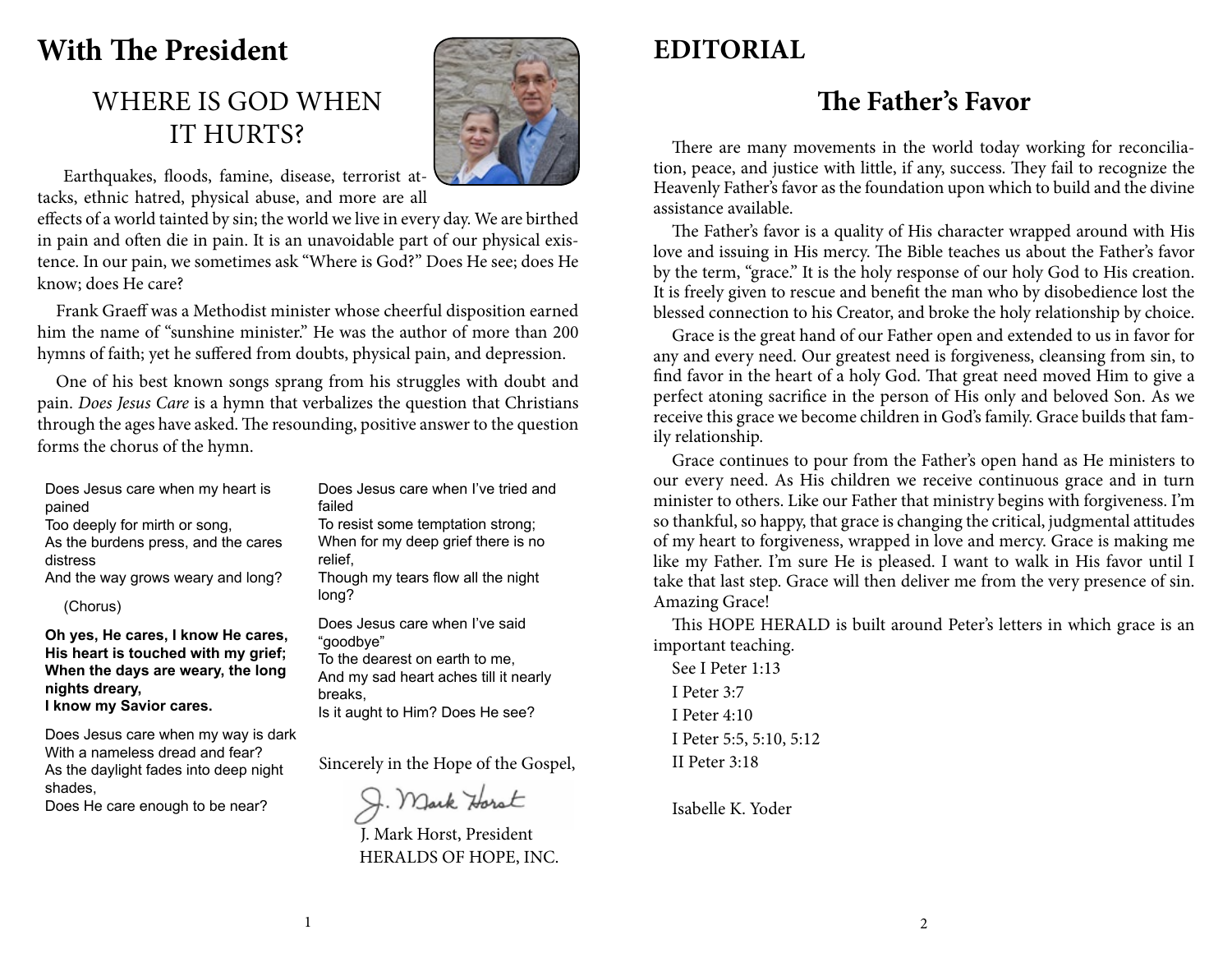## **TREASURES OF TRUTH**

### **GRACE**

In English the word grace occurs thirty-eight times in the King James Old Testament and 115 times in the New Testament. The word brings several thoughts to mind. One meaning of the English word is charm, or the art of proper bearing, or conduct.

In the Bible there are two basic words for grace, one in the Old Testament, *chen*, and one in the New, *charis*.

Its first use describes Noah's life in Genesis 6:8, "But Noah found grace in the eyes of the Lord."

To understand the full meaning of Noah's condition before the Lord, we need to see the contrast with the general society of his day. The Bible reports that the thoughts of men were "only evil continually," Genesis 6:5. God saw no way to redeem the people. He was forced to destroy them. What a terrible condition that must have been. NO HOPE! That is what sets Noah off. Only he "found grace in the eyes of the Lord." God used him to save a remnant of mankind and the animals.

From what happened we get a basic meaning of the word grace, as favor. The English dictionary helps us, "unmerited divine assistance given man for his regeneration or sanctification...a virtue coming from God."

As Lot was being led out of Sodom before God destroyed the city and its people, the angels urged him to flee to the mountains to escape being destroyed with the people of Sodom. In his distress he prayed, "Behold now, thy servant hath found grace in thy sight, and, thou hast magnified thy mercy, which thou hast shewed me in saving my life; and I cannot escape to the mountain, lest some evil take me, and I die," Genesis 19:19.

We must notice the relation of grace and mercy. We conclude that mercy flows out of God's grace. The opposite of mercy is justice or judgment, which all deserve. Lot lived in that wicked city, Sodom, until he lost most of his family to the lure of that godless society. He needed grace and mercy.

Jacob's ten sons sold their brother, Joseph, to a caravan of Ishamaelites who came by. When Joseph arrived in Egypt he was bought by Potiphar, an officer in Pharaoh's personal guard. As time went on, Joseph did well. The Bible reports that "Joseph found grace in his (Potiphar's) sight, and he served him; and he made him overseer over his house, and all that he had he put into his hand," Genesis 39:4.

Joseph's faithful service earned him more favor with his master. Thus we learn that the way to find grace is to be a faithful servant. That also applies to a Christian serving the Lord. At the same time we must remember that grace is unearned favor. We cannot expect to put God in debt to us.

 When all is added up, we are hopelessly in debt to Him. But as we please Him by obedient living we "find grace in His eyes."

The closeness or intimacy between God and us is well demonstrated by God and Moses as recorded in Exodus 33:12-23. What God said to Moses is encouraging. When Moses asked God for real proof that Israel was His people, God said, "My presence shall go with thee, and I will give thee rest," Exodus 33:14.

No other word could give Moses the complete assurance that he had "found grace in the sight of the Lord." The real presence of God was proof of God's grace beyond any question.

These several examples from the Old Testament should open our understanding of the meaning of grace to Noah, Lot, and Moses.

Now we come to the New Testament. Just as the word *chen*, grace in Hebrew, means unearned favor so *charis*, grace in Greek, means unearned favor. The first usage of grace that we examine is found in John 1:17. "For the law was given by Moses, but grace and truth came by Jesus Christ." By the use of but the translators created a conflict between law and grace.

The Greek reading clarifies the meaning "Because the law was given by Moses, grace and truth came by Jesus Christ." In this translation the law is the foundation on which grace can function. God gave the law to Israel to define for them and us what a holy life is to be. It is to be modeled after God who is entirely holy. Without the law we would not know what God requires or how far short we come of being holy like God is, so God brought grace and truth by Jesus Christ in harmony with law.

It is important that we look at Romans 6:14, "For sin shall not have dominion over you: for ye are not under the law, but under grace." Now we can understand that the law is God's instrument of judgment, of condemnation. Grace is the instrument of forgiveness. It is clear in Paul's mind the law was God's instrument of condemnation and grace the instrument of pardon. Therefore the joy we have issues from the grace of God in pardon, not the release from the many restrictions the law imposes.

The grace of God brought His Son, Jesus Christ, to earth to become the final atoning sacrifice for our hopeless state and to enrich us. "For ye know the grace of our Lord Jesus Christ, that, though he was rich, yet for your sakes he become poor, that ye through his poverty might be rich," II Corinthians 8:9.

Now we see that the grace of our Lord Jesus Christ opens His riches to us. Of course these riches are not earthly wealth. Instead they are "the riches in glory by Christ Jesus," Philippians 4:19.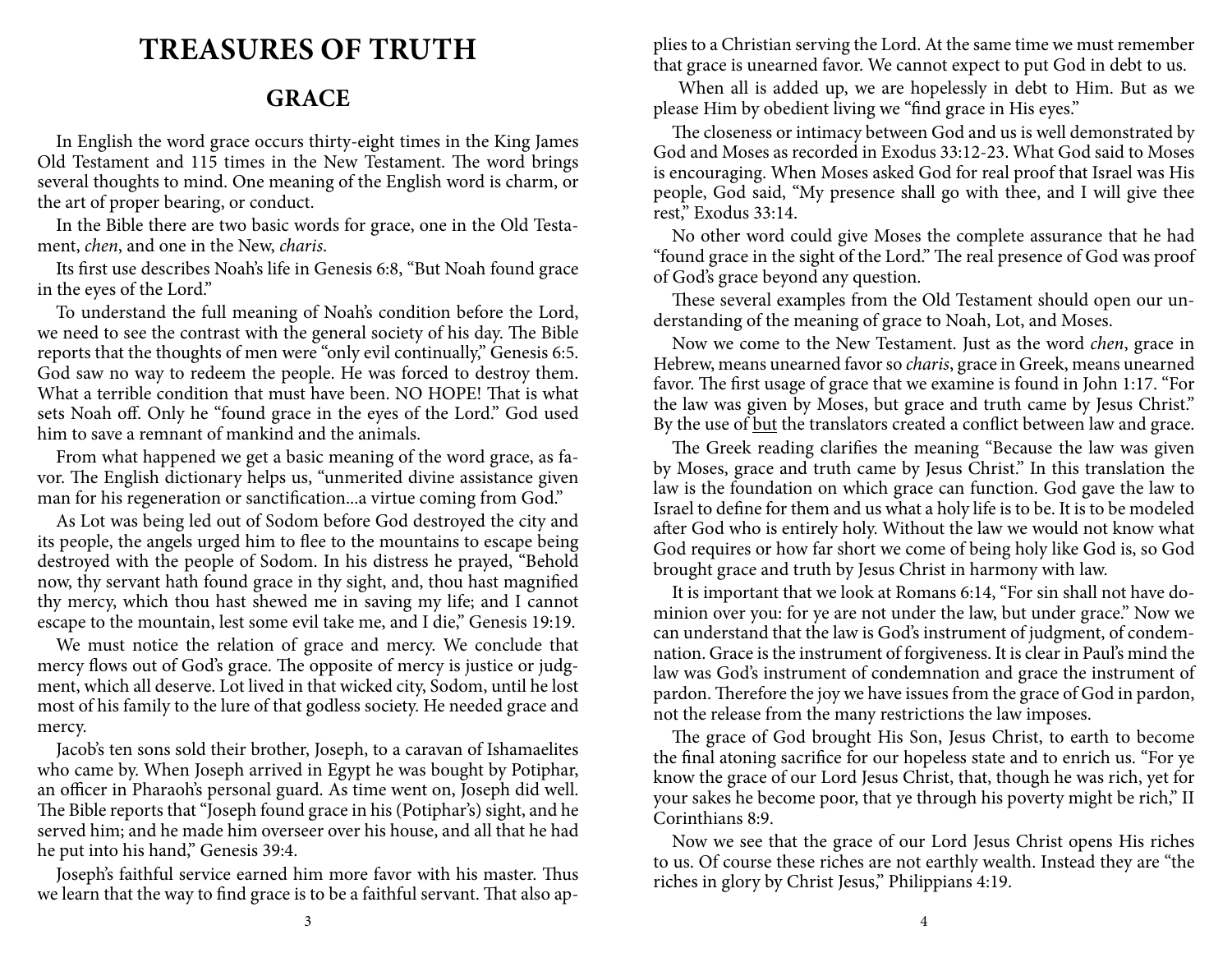To receive the grace of God does not mean inaction. Rather it gives us the wonderful opportunity to tell others that grace is available for them too. Notice Paul's words to Titus, "For the grace of God that bringeth salvation to all men hath appeared, teaching us that, denying ungodliness and worldly lusts, we should live soberly, righteously, and godly, in this present world; Looking for that blessed hope, and the glorious appearing of the great God and our Saviour Jesus Christ; who gave himself for us, that he might redeem us from all iniquity, and purify unto himself a peculiar (special) people, zealous of good works," Titus 2:11-14.

Thus grace is the gift of God's favor which releases us from the condemnation of our sins through the sacrifice of Jesus Christ on the cross of Calvary, predetermined by God the Holy One. It opens the supply for all our needs. It also lays a duty upon us to proclaim GRACE to all people everywhere. Let us be up and doing! Amen.

J. Otis Yoder

# **PETER:**

## **APOSTLE OF POWER**

In this character sketch of the Apostle Peter, we will focus on that portion of his life from Pentecost until his death which, tradition tells us, was in Rome where he was crucified upside down.

However, to understand better this period of Peter's life, we must first look briefly at some of his experiences prior to Pentecost.

Peter seems to be a born leader, physically strong, socially outgoing, and spiritually discerning. In the Gospels he is often in the forefront. A part of Jesus' inner circle of three, he is the bold one; the one to speak on behalf of the others. But while he is often in a leadership position, his strength, like any other man not empowered by the Holy Spirit, is in his flesh, his ability. Through his experiences during the trial and crucifixion of Jesus he learns the vital truth that "the spirit indeed is willing, but the flesh is weak."

In John 21:1-17 the Scripture records what is probably Peter's last fishing experience. The setting is during the time between the resurrection of Jesus and His ascension. Somehow, the relationship between Jesus and His disciples is different now. He is no longer with them continually, but comes and goes unannounced.

Peter, like many of us during times of uncertainty, seeks the comfort of the routine, the familiar. The roll of the boat beneath his feet, the sights, and sounds, and smells of the water, the feel of the net in his hands; these are the things Peter knew intimately. There is a sense of security that came through the repetition of these actions that he is so familiar with.

As this story draws to a close, Jesus is eating breakfast with the disciples and asks Peter a question. "Simon, son of Jonas, lovest thou me more than these?" At first glance it may seem that Jesus is asking Peter if he loves Him more than he loves his fellow disciples. But I believe Jesus is asking Peter if he loves Him more than fish, or better, fishing! Jesus is asking Peter to move out of his "comfort zone", out of the routine, out of the familiar, to take up a work in which he will be solely dependent upon God's power. And Peter rises to the challenge, leaving the boat, the nets, the fish, and learning to "catch" men.

Pentecost, the coming of the Holy Spirit, brings a major change in Peter's life and experience. His personality, his gifts and abilities, and his surroundings are not changed. But he is filled with a power far beyond his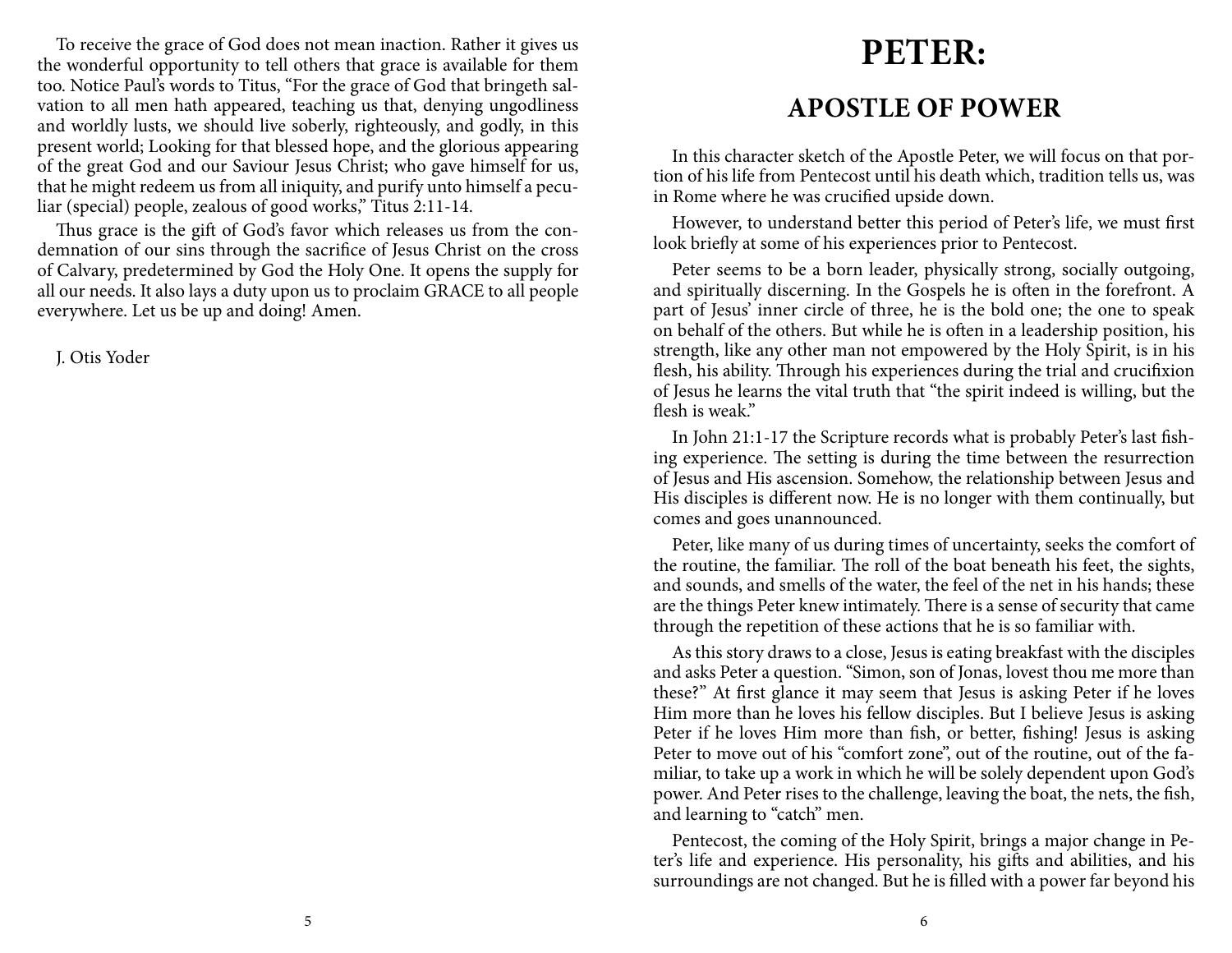own capabilities and the results are dramatic.

When the Spirit is poured out, Peter becomes the spokesman for the entire group. No longer would he deny his relationship to Jesus; no longer will he hide behind closed doors (John 20:19). He is now energized by the power of the Holy Spirit, "the Spirit of power, and of love, and of a sound mind."

I picture him on that day of Pentecost standing in some elevated place where he addresses the multitude. Standing in defense of the truth, explaining that these who are filled with the Holy Spirit are not drunk with wine, but recipients of the promises made by the Old Testament prophets. Following his powerful sermon recorded in Acts 2:14-36, "about three thousand souls" are converted! Here are the "firstfruits" of the church.

Also, Peter is instrumental in opening the door of the Gospel to the Gentiles. His vision, Acts 10:9-18, is necessary to convince his Jewish mind that the Gospel is available to all mankind. We must admire Peter for his willingness to embrace this new revelation so quickly and to defend it so vigorously before his Jewish brethren. It proves to us again the power of the Holy Spirit to transform and inform.

The last we read of Peter in the book of Acts is of his miraculous deliverance from prison (Acts 12). Herod, the king, had already put James, the brother of John, to death.

Because that makes the Jewish leadership happy, he proceeds to imprison Peter, intending to kill him following the feast of the Passover. But Peter, connected by chains to two soldiers in the inner part of the prison, is sleeping! Would you or I be sleeping under similar conditions? Here again the power of the Holy Spirit is evident in his life. Facing execution, he is able to rest in God. And the angel of the Lord awakens him and leads him out into the street, a free man!

Our New Testament includes two epistles written by Peter. This issue of the HOPE HERALD focuses on I Peter. Peter's writings expose us again and again to his Christlike character. Peter's earlier self confidence has been softened by his experiences and by his desire to imitate his Savior. This is the work of the Holy Spirit in a life yielded to him. Gone is the desire for prominence and personal gain (Matt. 19:27). Peter now exhorts believers to dwell on the glorious hope that is the reward of all the faithful (I Peter 1:3-6).

In this first epistle we see many indications of Peter's transformation. Many of his words call to mind the teachings he heard directly from Jesus. In I Peter 3:9 he echoes Jesus' teaching from the Sermon on the Mount of returning good for evil. Peter was there when Jesus took the young children in His arms and chapter 2, verse 2, encourages us to be as infants in

desire and faith. In chapter 4, verse 7, Peter echoes the words Jesus spoke to him in the Garden of Gethsemane.

Finally, in I Peter 5:1-6, he addresses those in positions of leadership and counsels them to lead by example, not by force. Peter, the born leader, comes to realize that effective leadership, like that of his Master, is born out of a heart of love for those he serves. To all who receive his instruction, the Chief Shepherd will give a crown of glory, a reward that will never fade away.

Peter's life is truly an example of one who has been transformed by the power of the Holy Spirit. May it be our sincere desire to follow his example.

J. Mark Horst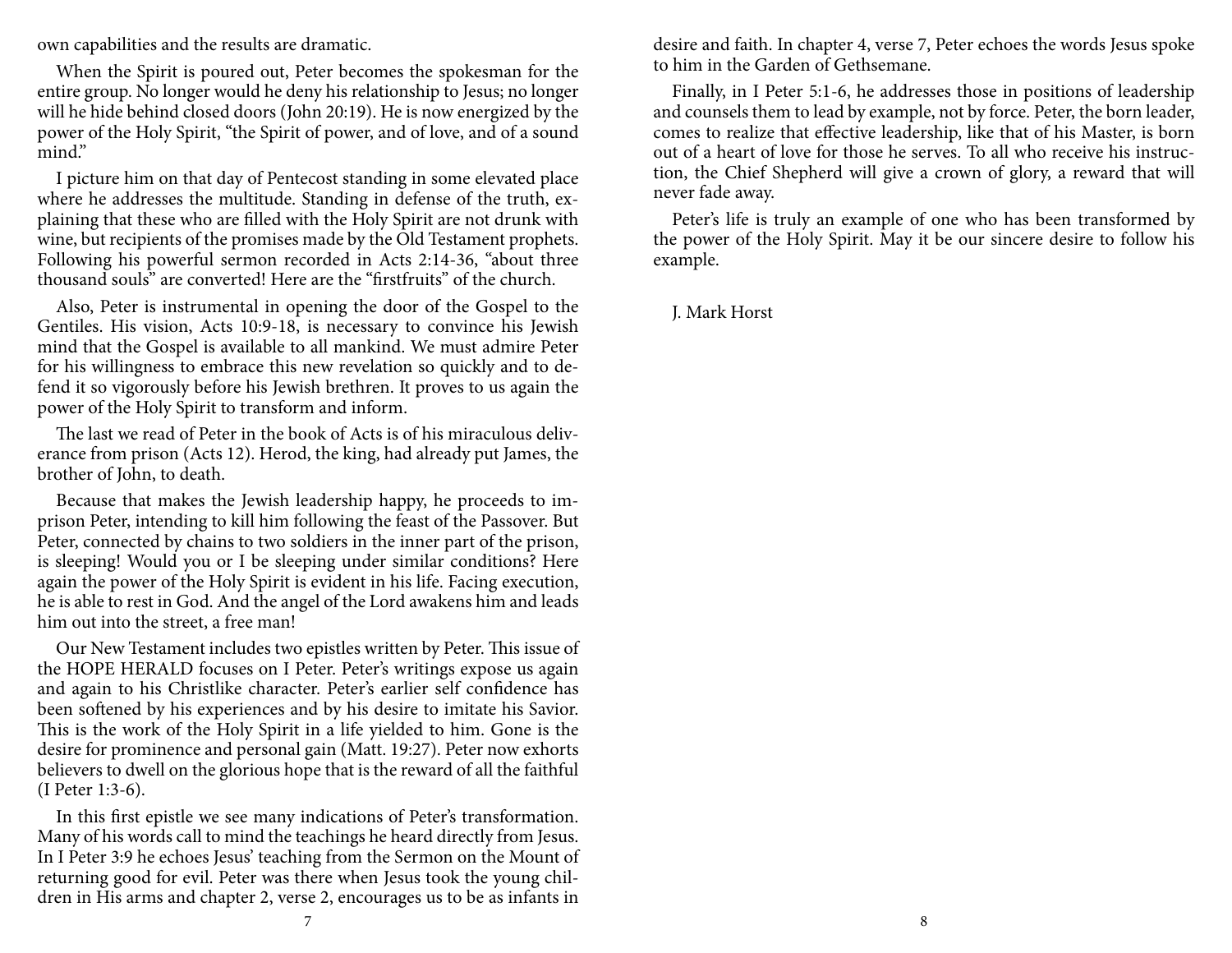# **SERMONS FROM I PETER REFINED FAITH**

I believe everyone has faith. Everyone believes in something. Some try to make their faith as tangible as possible so they make objects which they claim are their gods and they hold them up. The Psalmist saw that and said the heathen say unto him, "Where is now thy god?" (See Psalm 115.) They had their gods made of silver, gold, stone, or wood. But David's God and ours is in the heavens.

The object of your faith is important. Today many set up themselves as the object of their faith. A statement I once read comes to mind which says, "The self-made man worships his creator!" All that is true. Many set up themselves as the objects of their faith.

The Apostle Peter had learned that faith in one's self fails under pressure. He had said he would never deny the Lord, but when the pressure came, he did. His faith failed him. Years later, he could talk about faith from various experiences. So he did in writing this letter. He wrote about the refining of faith in I Peter 1:6-12.

*6 Wherein ye greatly rejoice, though now for a season, if need be, ye are in heaviness through manifold temptations:*

*7 That the trial of your faith, being much more precious than of gold that perisheth, though it be tried with fire, might be found unto praise and honour and glory at the appearing of Jesus Christ:*

*8 Whom having not seen, ye love; in whom, though now ye see him not, yet believing, ye rejoice with joy unspeakable and full of glory:*

*9 Receiving the end of your faith, even the salvation of your souls.*

*10 Of which salvation the prophets have enquired and searched diligently, who prophesied of the grace that should come unto you:* 

*11 Searching what, or what manner of time the Spirit of Christ which was in them did signify, when it testified beforehand the sufferings of Christ, and the glory that should follow.*

*12 Unto whom it was revealed, that not unto themselves, but unto us they did minister the things, which are now reported unto you by them that have preached the gospel unto you with the Holy Ghost sent down from heaven; which things the angels desire to look into.*

In Peter's words about REFINED FAITH, we find the several DETAILS to help us profit from our experiences of faith.

THE TRIAL OF OUR FAITH is a profitable detail. It causes great joy. The Apostle puts it that way. He said, "In this you greatly rejoice." The trial of our faith should create joy in us. We should rejoice when we are tried for our faith but it also creates heaviness. It creates sorrow for a season, just for a time. That time will pass. But the trial of our faith, Peter says, outweighs gold, the highly refined gold, tried by fire. The refining process of gold, I understand, is to heat it and skim off the imperfections. This is done until there is nothing left but pure gold. Peter says that the trial of our faith is more precious than that.

It will outlast gold. Yes, of course, because gold is of this world. Our faith is out of this world. It reaches to the appearing of Jesus Christ. Did you notice that? The seventh verse tells us "that the trial of our faith might be found unto praise and honor and glory at the appearing of Jesus Christ." The trial of our faith is one of the details contributing to refined faith. Our faith needs trial to temper it.

THE END OF OUR FAITH is a completing detail. The object of our faith is clearly stated: it is Jesus Christ. Jesus Christ is carried from the seventh verse to the eighth with the relative pronoun "whom" referring back to Himself: "Whom having not seen, ye love." The object of our love, the end or goal of our faith, is our love for Jesus. We love Him, even though we have never seen Him. We know that He is real even though we don't see Him, yet we believe and we rejoice with joy unspeakable and full of glory because we are going to see Him some day. The Bible says we shall. When He shall come we shall be like Him for we shall see Him as He is. Praise God!

The end or goal of our faith is to be able to see Him who is our Saviour and there will be that completed salvation, "receiving the end of your faith even the salvation of your souls." The completion of our salvation will be our entrance into glory. The object is our love for Christ, our joy in Him and the completed salvation of entering into glory. Our refined faith takes us to the glorious end, our full and total salvation.

THE SOURCE OF OUR FAITH is a historical detail. I say this because the Apostle Peter carries us further in talking about the salvation the prophets searched and prophesied and of the grace that should come unto us.

We may sometimes think that our faith is just at the moment but we must remember that our faith has a long history. It reaches back to the prophets. In fact, I could say it reaches all the way back to Adam. The Apostle Peter, however, concentrates upon the prophets as he speaks of

9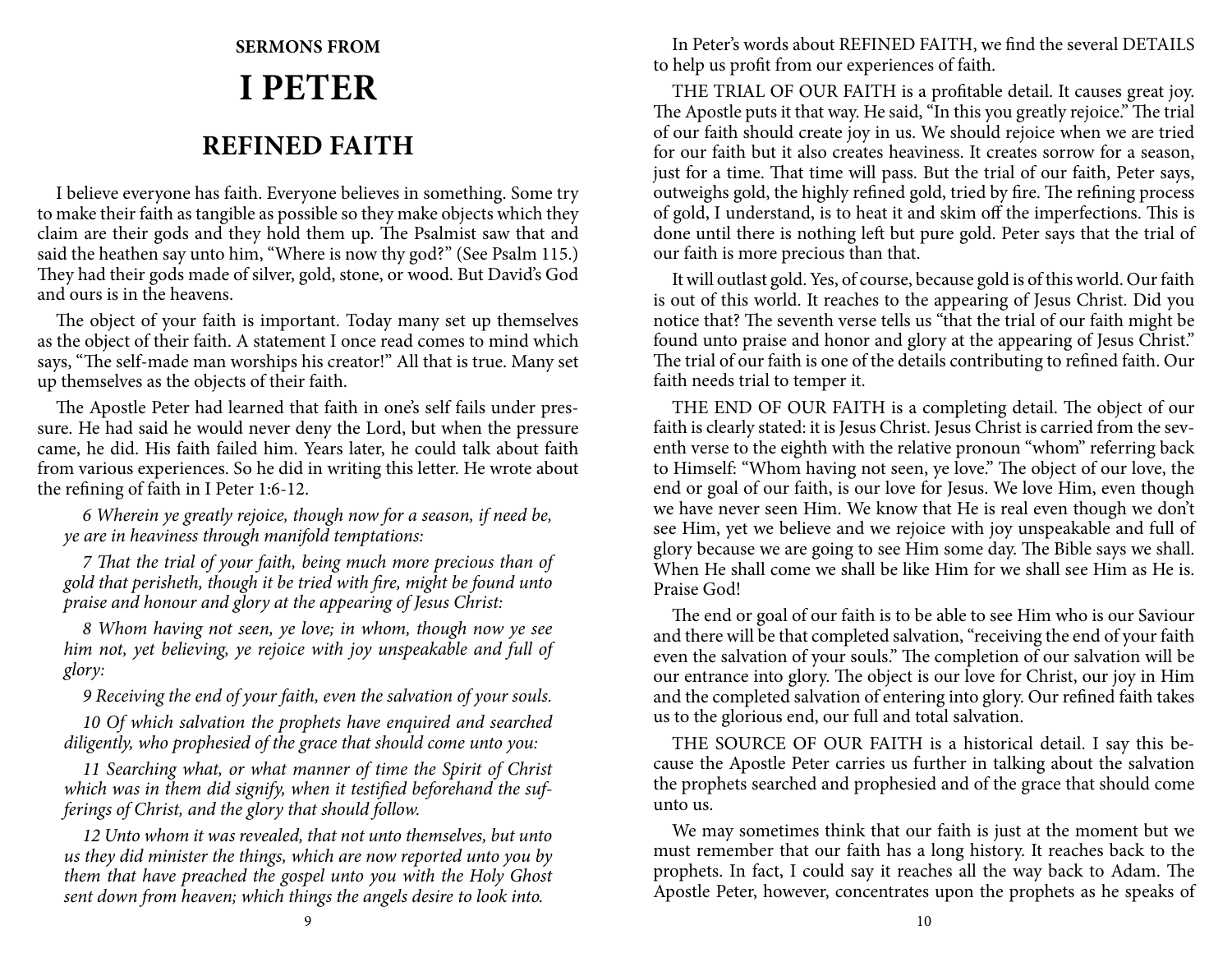the source of faith. He said they spoke about the grace that should come to us. They were searching what or what manner of time the Spirit of Christ which was in them did signify. They saw Jesus coming and they saw His suffering and they saw how that would be ministering unto us. They testified, they wrote about the coming and suffering of Jesus Christ.

It was revealed unto them that they were not only writing for themselves, but they were writing for succeeding generations, even for us all the way down here to the second decade of the twenty-first century. They were writing for us. They ministered unto us and they ministered unto those sojourners, those believers that Peter was writing to. They heard the message of the Gospel that was preached unto them.

And so it has been with us. If you're a Christian, you listened to the Gospel that was preached. So the source of your faith reaches all the way back to the prophets. Our refined faith has it's source in the prophets long ago. It is not only for now.

So then, my friend, our faith is refined by trial, by the end, and by the source. We are not alone in the walk of faith by any means. Many have walked before us. Our fathers have also had that faith. The challenge comes to us to walk in that faith until our salvation is complete, and lead the coming generation to faith in our Lord Jesus.

## **CHRIST, THE LIVING STONE**

Some years ago a man arose in our country who called himself Father Divine. He said he was God. He said he wouldn't die. People flocked to him by the hundreds. He lived luxuriously. But do you know? There came a time when his mortality caught up with him. He died. They buried him.

History tells us all founders of religions have died. They are all dead. Their tombs become shrines for their followers.

Our Master is alive! Jesus Christ arose from the dead and He ascended to glory. He returned to the Father. What's more, He is coming back one day!

The Apostle Peter refers to Jesus Christ as the Living Stone. The title of this message is CHRIST, THE LIVING STONE. We base our faith on our Living Lord. Let's rejoice in that from I Peter 2:1-8.

*1 Wherefore laying aside all malice, and all guile, and hypocrisies, and envies, and all evil speakings,*

*2 As newborn babes, desire the sincere milk of the word, that ye may grow thereby:*

*3 If so be ye have tasted that the Lord is gracious.*

*4 To whom coming, as unto a living stone, disallowed indeed of men, but chosen of God, and precious,*

*5 Ye also, as lively stones, are built up a spiritual house, an holy priesthood, to offer up spiritual sacrifices, acceptable to God by Jesus Christ.*

*6 Wherefore also it is contained in the scripture, Behold, I lay in Sion a chief corner stone, elect, precious: and he that believeth on him shall not be confounded.*

*7 Unto you therefore which believe he is precious: but unto them which be disobedient, the stone which the builders disallowed, the same is made the head of the corner*

*8 And a stone of stumbling, and a rock of offence, even to them which stumble at the word, being disobedient: whereunto also they were appointed.*

I find that Peter defines the wonderful RELATIONSHIPS we can have with Christ, the Living Stone.

HE CONTROLS OUR ATTITUDES is the first relationship our Living Stone affects. I want you to look very carefully at this Scripture and see the attitudes we are to lay aside. He names them. He says, "laying aside all malice." Malice is a mean disposition, an evil inner feeling. It is in the heart. Lay that aside.

And he says, "and all guile." Guile is just plain dishonesty. Lay that aside.

Then he says, "lay aside also hypocrisies." Hypocrites are people who live behind a mask. They put out front what they want you to think they are and behind the mask they are something quite different. They are stage players, unreal.

He continues, "lay aside envies." Envy is an evil eye looking at someone else and thinking mean things about him because you are not as he is. It is the first cousin to jealousy.

And finally he says, "all evil speakings." That means all defamation, all the talking down of people.

Now these are the attitudes we are to lay aside. These are the attitudes our Living Stone will control by putting them out of our lives.

After laying aside these attitudes, the Apostle Peter encourages us to cultivate an attitude. Very simply, it's one attitude: "Desire the sincere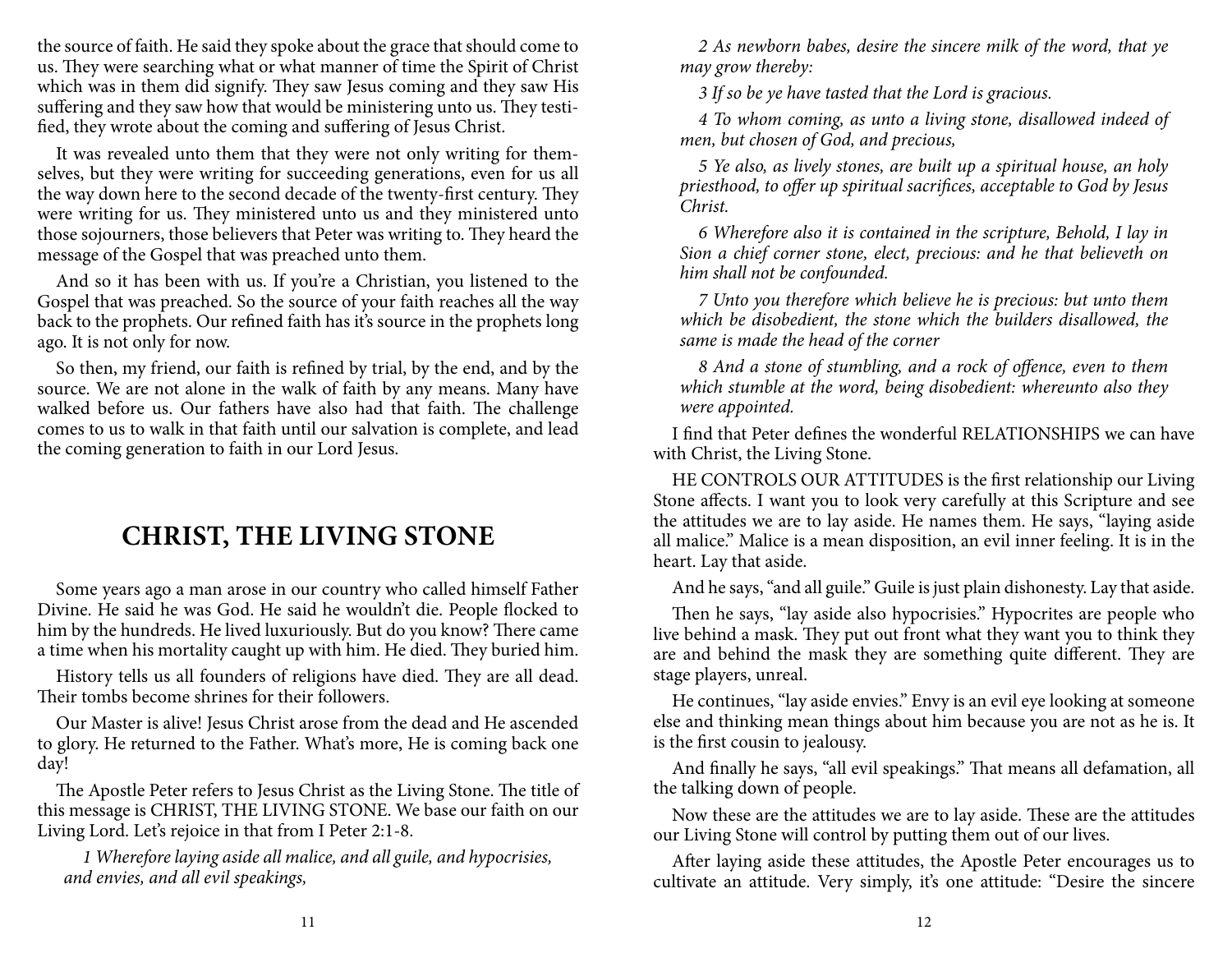milk of the Word" (v. 2). Desire the pure, undefiled, unpolluted, undiluted Word that you may grow by it, that you develop by it, that you may increase by it.

Cultivate that attitude. It is based on whether or not you have really tasted that the Lord is gracious. And He is! Yes, the Lord is gracious. So He is gracious enough to impart the necessary nutrients to grow by, the milk of the Word. One chief aim we should have is to grow in grace and the knowledge of Jesus Christ our Lord, thus becoming living stones.

So here is the first relationship that we may have with Christ our Living Stone. He controls our attitudes. He helps us to lay aside the wrong ones and cultivate the right one.

HE CONSECRATES OUR SACRIFICES is the second relationship our Living Stone offers. Notice accurately the next two verses, 4 and 5. You see, our Living Stone was chosen of God and precious. It made no difference that men rejected Him, though they did. "Disallowed," this Scripture says which means rejected of men. They rejected Him to their hurt because God had chosen Him and He is precious to the Father.

We come to Him as living stones. He is the Living Stone and we come to Him as living stones and we are built up in Him. He builds up a spiritual house and a holy priesthood. We are the ones who make up that house and that priesthood, so we can serve God. That's what the priesthood is to do. The priesthood is to worship and serve God. This relationship with Him makes it possible for us to offer up spiritual sacrifices acceptable to God.

The animal sacrifices were finished when Jesus offered Himself on the cross of Calvary. The animal sacrifices are no longer needed. Now we can come with spiritual sacrifices. The Psalmist David in Psalm 51:17, makes this striking comment: "The sacrifices of God are a broken spirit: a broken and a contrite heart, O God, thou wilt not despise."

Even in the days when the animal sacrifices were important in the life of Israel, David saw that there were spiritual sacrifices that far outweigh the earthly sacrifices. Christ, our Living Stone, consecrates our spiritual sacrifices, our praises and worship. They are acceptable by Jesus Christ.

HE CONSTITUTES OUR FOUNDATION is the third relationship our Living Stone supplies. Now let us concentrate on the last three verses, 6-8. The Apostle Peter is quoting from Isaiah 28:16, "Therefore thus saith the Lord God, Behold, I lay in Zion for a foundation a stone, a tried stone, a precious corner stone, a sure foundation: he that believeth shall not make haste." Here is the way Peter puts it: "Behold, I lay in Sion a chief cornerstone, elect, precious and he that believeth on him shall not be confounded."

God has laid in Zion a chief cornerstone, precious, so that anyone who believes will not be ashamed or confounded. There is the act of God in laying the precious cornerstone. Then comes the act of the believer: "Unto you therefore which believe he is precious."

We have the same relationship to that cornerstone that God has. The cornerstone that was precious to God, becomes precious to us and He becomes the head of the corner. He becomes the chief cornerstone. In other words all the building is framed by this cornerstone, by this head of the corner. All the building then is fitly framed together as the Scripture teaches us.

 There is also the act of unbelievers. There is the act of God, the act of believers, and the act of unbelievers. Because unto those who are disobedient, Peter says, "the stone the builders disallowed, the same is the head of the corner." It becomes for them "a stone of stumbling, a rock of offense, because they stumble at the Word, being disobedient." They stumble and are offended.

They try to reason out why God did this and how He did it, probing the mind of God instead of receiving what God has said about Him. He is our spiritual foundation. So they stumble because they set their minds, their intellects, above the simple plain Word of God.

Let me emphasize that as a spiritual foundation, Jesus is essential for us to reach God. The disobedient, the unbelievers, will never reach God by their efforts and programs. But when we who believe receive Him as precious then we have access to God. Indeed Christ, the Living Stone, is precious because our relationship with Him makes it possible for Him to control our attitudes, to consecrate our sacrifices, and to constitute our foundation. Surely no one will be disappointed by trusting in Christ, the Living Stone. Yes, Amen.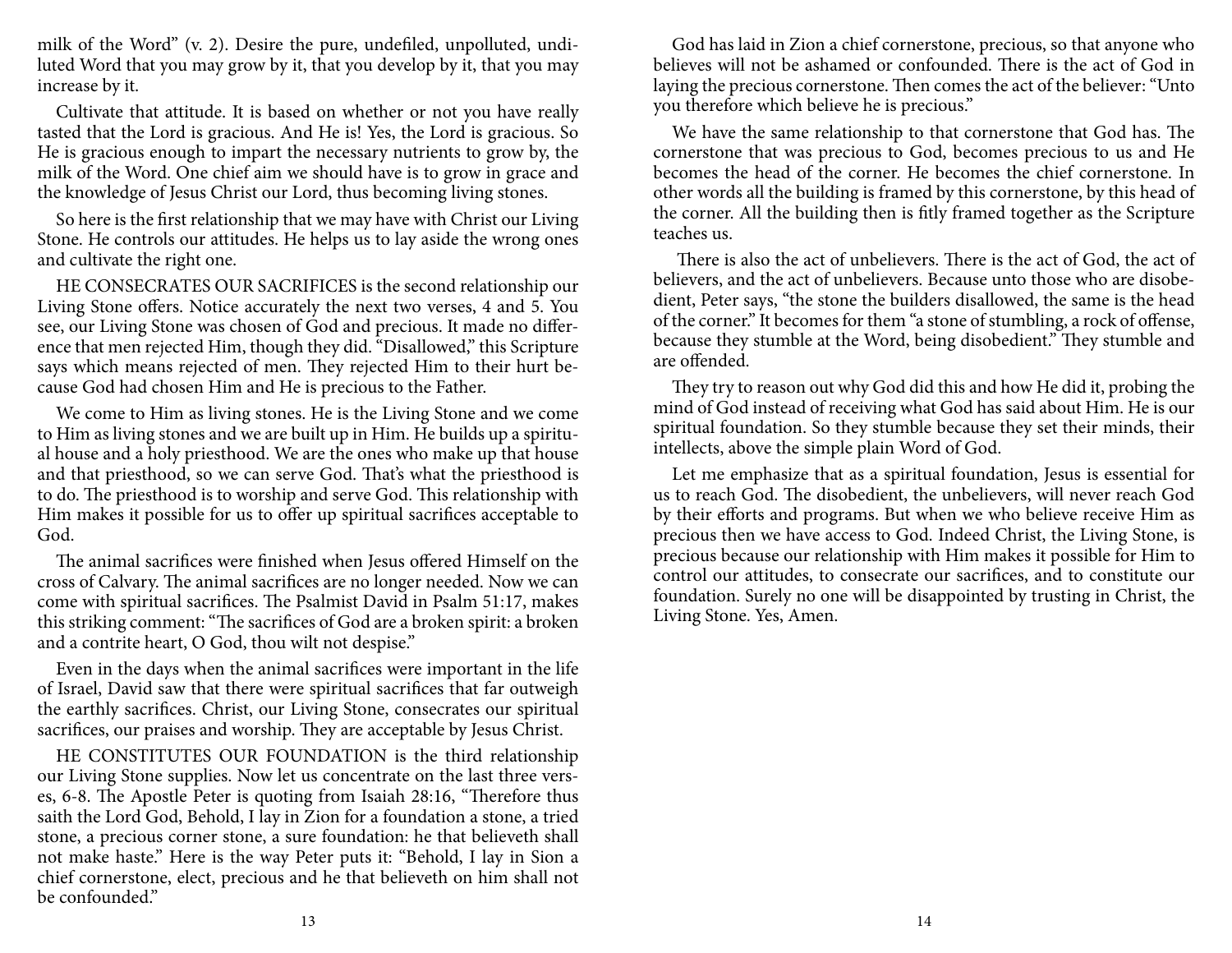## **HOW TO EVALUATE LIFE**

How much is a man worth? I raise a question with you, my friend. What kind of price tag would you put on a person's life? We all know that life insurance companies have high prices on the chief executive officer. Thousands of dollars they put on a man's life.

But Jesus, our Precious Lord, had a different equation when evaluating life. His principle is stated in Mark 8:34-37: "And when he had called the people unto him with his disciples also, he said unto them, whosoever will come after me, let him deny himself, and rake up his cross, and follow me. For whosoever will save his life shall lose it; but whosoever shall lose his life for my sake and the gospel's, the same shall save it. For what shall it profit a man, if he shall gain the whole world, and lose his own soul? Or what shall a man give in exhange for his soul?"

You see what I mean? Jesus had a way to evaluate life quite different from the insurance companies or people in business. The value of life cannot be measured on the accountant's balance sheet. There's another balance sheet which has to be taken into account.

This message, HOW TO EVALUATE LIFE, will help you find the essential elements necessary to make a valid evaluation of life from I Peter 4:7-11.

*7 But the end of all things is as hand: be ye therefore sober, and watch unto prayer.*

*8 And above all things have fervent charity among yourselves: for charity shall cover the multitude of sins.*

*9 Use hospitality one to another without grudging.* 

*10 As every man hath received the gift, even so minister the same to one another; as good stewards of the manifold grace of God*

*11 If any man speak, let him speak as the oracles of God; if any man minister; let him do it as of the ability which God giveth: that God in all things may be glorified through Jesus Christ, to whom be praise and dominion for ever and ever. Amen.*

I submit that from Peter's words we can and should establish the basic CONSIDERATIONS essential to evaluate life.

THE BREVITY OF TIME must be considered to evaluate life. The end is always a stark reality. We are not born to live here forever. There is birth and there is death. I'm speaking about the mortal body. I'm not speaking about the spiritual. There is a stark reality to the end of life, to the brevity of life.

Mortality has a terminal point. And this world in which we live is mortal. Everything around us has a terminal point it seems.

So the end calls for rationality and Peter counsels us to "be sober-minded." That means to think straight. Don't let your thoughts get all twisted up. Be on the watch for those twisted ideas that are floating about. Be sober-minded.

And he said to watch and pray. 'Watch unto prayer," be awake and pray. Three disciples went with Jesus into the garden when Jesus prayed just before His crucifixion. Peter said that he would go with Him, even unto death. But when Jesus asked them to watch with Him they fell asleep. Jesus said to them, "Watch and pray, lest ye enter into temptation." He added, "The spirit is willing but the flesh is weak." The brevity of time is one consideration in evaluating life.

Jesus told about that rich man who thought he had the future before him. So when his land produced heavy crops so that he had no room to store his goods, he decided to tear down his barns and build greater. While he was in the process of doing this, God came that very night and said to him, "Thou fool, this night thy soul shall be required of thee, then whose shall these things be?" He had not considered the brevity of life. He had thought about the ease and comfort he could have in the future. I tell you, to evaluate life you must consider the brevity of time.

THE BEAUTY OF LOVE must be considered. Yes, that's what Peter said, "Above all things have fervent love." So top everything off with love. Let love be right up on top. And he said, "fervent love." Fervent love means earnest, unsullied love that has no flaws in it. We can even say love without partiality, without hypocrisy. He said have this among yourselves. He meant the body of Christ, the church. The people who really love the Lord love one another.

And he said that love will cover a multitude of sins. Let me give you a little caution here, however. It doesn't mean that love is a cover-up to hide sin. It does not mean you wouldn't expose that person's sin because he's a very close friend of yours. The point is you will realize that in your own life you too have some needs. There's a cover to realize all need love.

I Corinthians 13:4-7: "Charity suffereth long, and is kind; charity envieth not; charity vaunteth not itself, is not puffed up, Doth not behave itself unseemly, seeketh not her own, is not easily provoked, thinketh no evil; Rejoiceth not in iniquity, but rejoiceth in the truth; Beareth all things, believeth all things, hopeth all things, endureth all things."

That's the kind of love Peter is talking about, the kind of love that can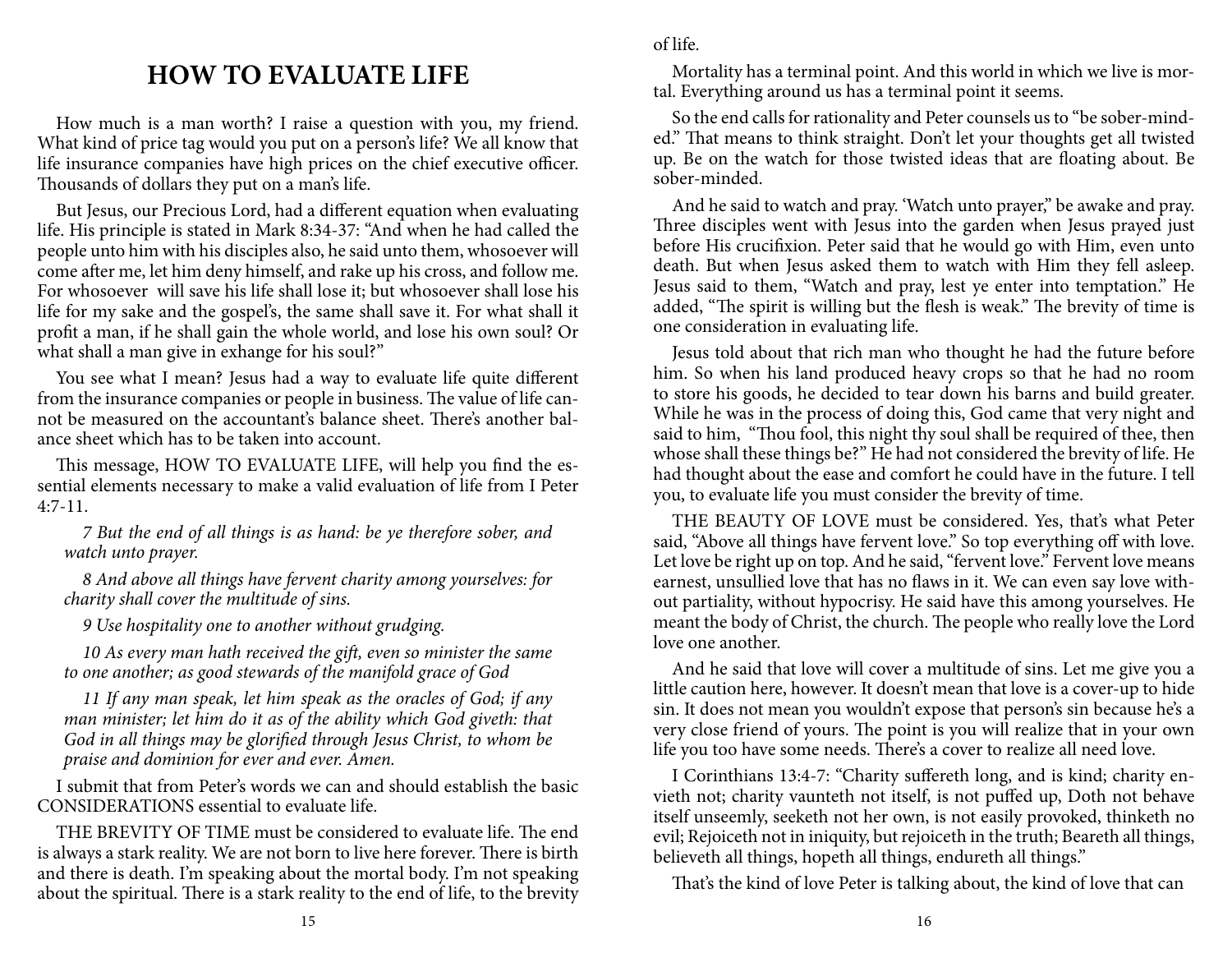absorb. Consider the beauty of love.

Peter then counsels to use hospitality one to another. Entertain guests and give yourself as you entertain those guests. The kind of love that Peter is talking about, beautiful love, is a giving love. It's the kind of love that God had. The Bible tells us in John 3:16, "For God so loved the world, that he gave his only begotten Son, that whosoever believeth in him, should not perish, but have everlasting life." So then to evaluate your life, consider the beauty of love.

THE BLESSING OF SERVICE must also be considered. Peter goes on to tell us every man has received a gift. So he should use that gift to minister to another person. This is the same word that in the noun form is "deacon," be a deacon to one another. A deacon, we learn from Acts 6, is a person appointed to look after people, to take care of their needs. Use your gift for the blessing of others. Minister to one another.

Peter then brings us to the point of stewardship, as "good stewards of the manifold grace of God." A steward is a caretaker. He doesn't necessarily have anything of his own, but he takes care of someone else's properties or manages someone else's affairs. So Peter says we should be good stewards of the manifold grace of God. How marvelous is the grace of God, super abounding grace reaching beyond that we would normally think.

Then acknowledge that you are servants. And acknowledge the servant role. Remember that God is in control. So whatever you do, do it as a servant of God.

Notice how Peter puts it in verse 11: "Let him speak as the oracles of God." When a man speaks he should be sure he has a message from the Lord. You know how the prophets of the Old Testament often said, "The word of the Lord came unto me." Whenever anyone speaks for God, he should be sure that he is speaking for God.

Peter continues, "as he ministers, let him do it with the ability that God giveth." That is a challenge. So much is done in the power of the flesh rather than in the ability that God gives. I want to challenge you, in your Christian service, rely upon and draw upon the ability that God gives.

Now there is a goal for this. The aim is to glorify God, that He may be glorified in all things through Jesus Christ. To whom be glory, "to whom be praise and dominion forever and ever." Praise God! Jesus Christ and God are worthy of our praise.

Consider the blessing of service: when we serve God, we serve Him as our Master, as our Lord. In Matthew 20:26-28, Jesus said it this way:

"But it shall not be so among you: but whosoever will be great among you, let him be your minister; And whosoever will be chief among you, let

him be your servant: Even as the Son of man came not to be ministered unto, but to minister, and to give his life a ransom for many."

Consider the blessing of service. To evaluate life you must think of how others can benefit from the use of your gift in the service of God.

 Friend, how do you feel about your life? Here are the basic considerations to help you evaluate your life. Remember, life is not evaluated on the accountant's balance sheet, but by the Master's principles. So consider the brevity of time, the beauty of love, and the blessing of service. They help you glorify God through Jesus Christ. He is worthy.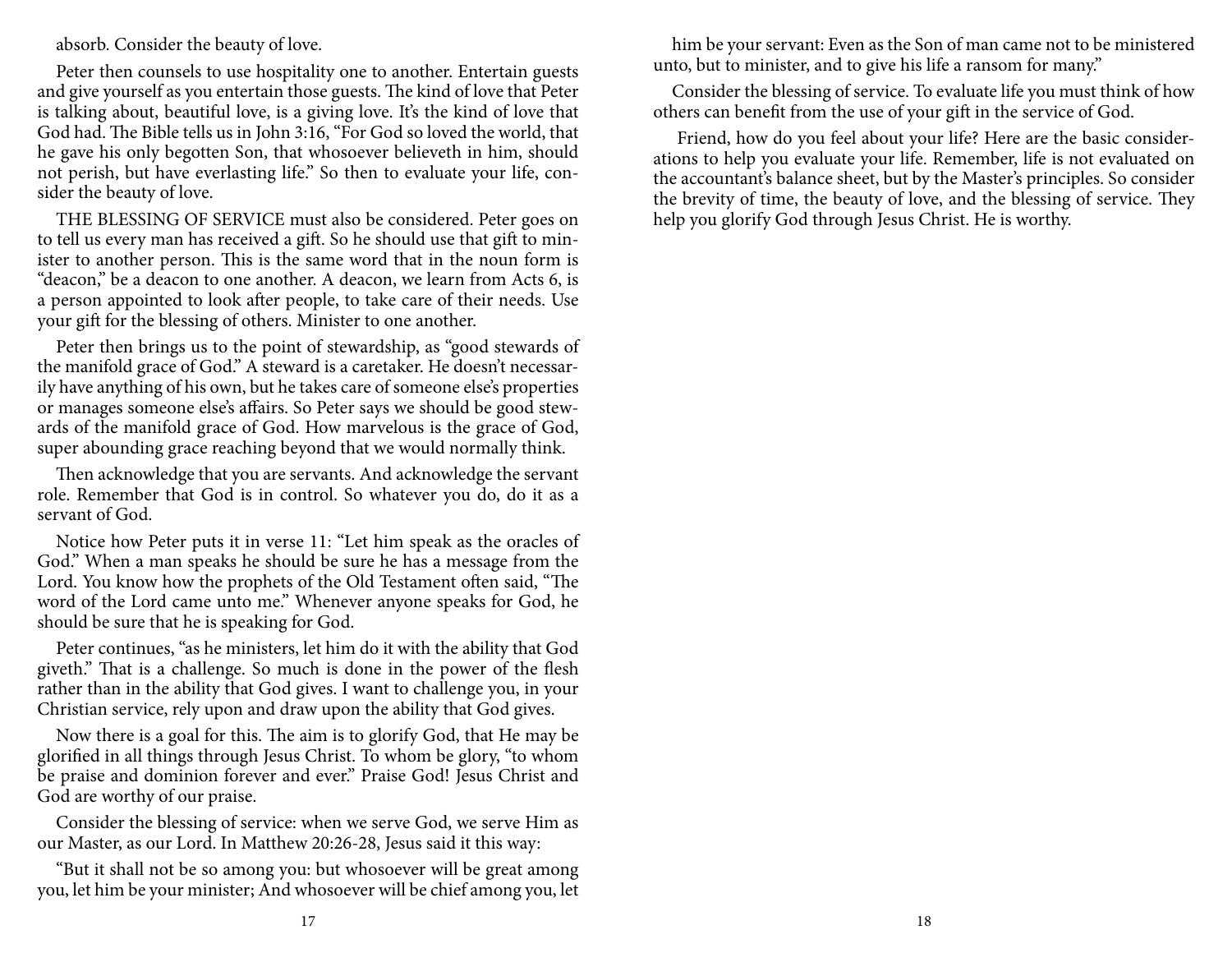# **STUDY QUESTIONS FOR I PETER**

The first epistle of Peter was most likely written sometime around 62- 65 AD, just prior to the outbreak of Roman Emperor Nero's persecution of the Christian faith. It was addressed to the elect (Christians) scattered throughout Asia Minor (modern day Turkey), both Jewish and Gentile.

This is a warm, pastoral letter, full of encouragement and hope. Peter seeks to help the believers see their sufferings as temporary, compared to the anticipation of eternal glory. He gives practical instruction on how Christians should live in an ungodly society and warns them that such a lifestyle will bring persecution from those who misunderstand their love for God.

May the Holy Spirit lighten your mind and bring Spiritual fruit as you study the book of I Peter. The following outline may aid you:

| I. Elect Believers      | $1:1-25$     |
|-------------------------|--------------|
| II. Chosen Generation   | $2:1-25$     |
| III. Obedient Followers | $3:1-22$     |
| IV. Good Stewards       | $4:1 - 5:14$ |

It is our sincere prayer that you will come to a deeper understanding of the truth as you work through these study questions. May you experience much joy and blessing from Peter's counsels to "the chosen."

In Living Hope,

J. Mark Horst

J. Mark Horst, President

#### **Please do NOT mail these lessons to Heralds of Hope. We CANNOT return them to you.**

Study and answer the questions. Check your answers from page 31. The chapters and verses are in I Peter.

## **I PETER STUDY QUESTIONS**

- 1. What are the two (2) parts of sanctification? (I Peter 1:2)
- 2. What has the resurrection of Christ secured for believers? (1:3, 4)
- 3. What words are used to describe this inheritance? (1:4)
- 4. How is this inheritance obtained?(1:5)
- 5. What is the relationship between the trial of faith and the eternal inheritance? (1:6, 7)
- 6. How is our faith like gold? (1:7)
- 7. What is the purpose of this purifying? (1:7)
- 8. What is the goal (end) of our faith? (1:9)
- 9. What role did the Old Testament prophets have in our faith? (1:10-12)
- 10. What characteristics should the believer show? (1:13)
- 11. What is Peter's command to us in verse 15? (1:14-16)
- 12. Where do we apply this teaching of holiness? (1:15)
- 13. How will every man be judged? (1:17)
- 14. What attitude should Christians have toward God's justice?(1:17)
- 15. What was the cost of our redemption? (1:18, 19)
- 16. What were we redeemed from? (1:18)
- 17. When did God plan for our redemption? (1:20)
- 18. As believers, how are we commanded to love each other? (1:22)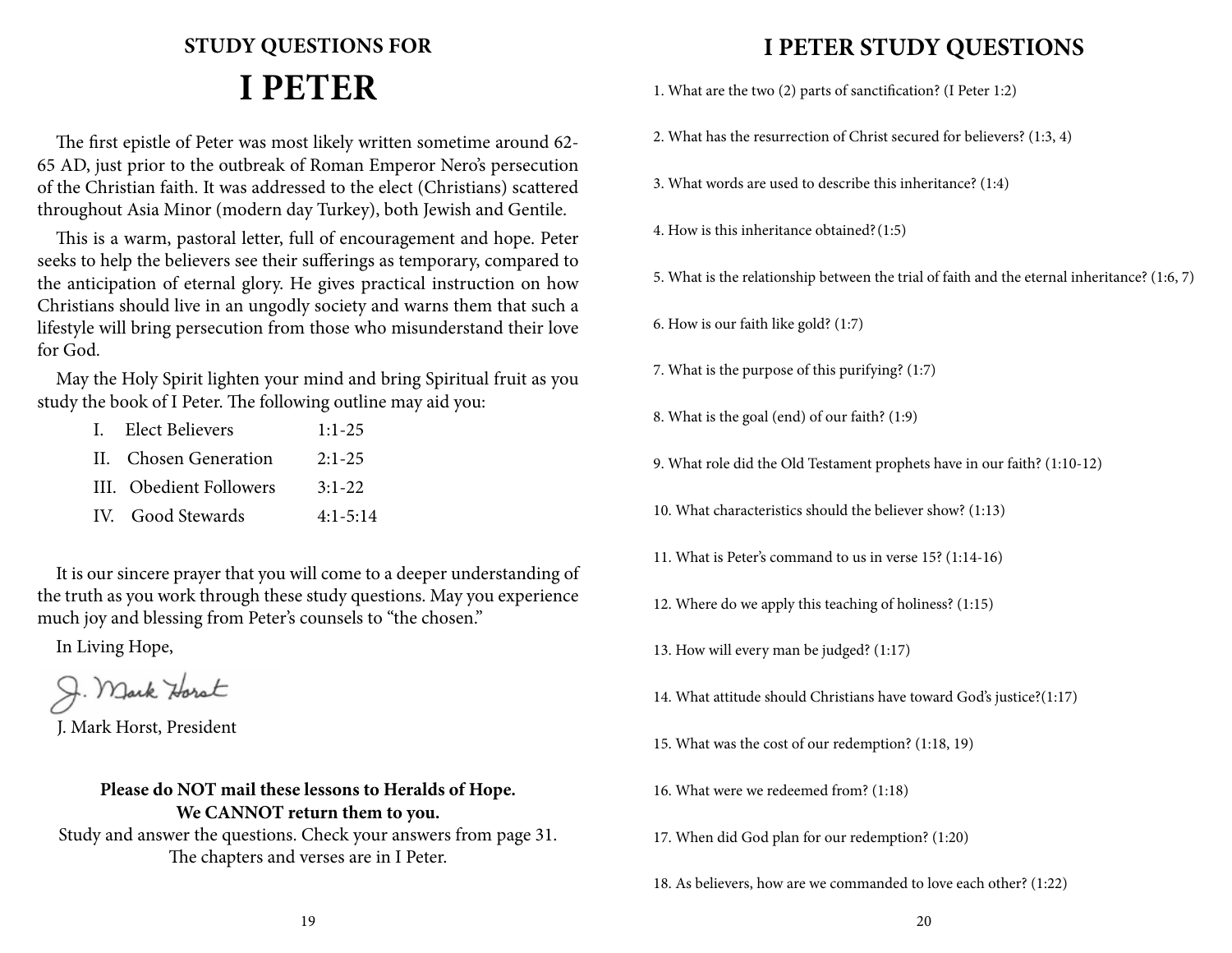- 19. What is the contrast between God's Word and the "glory of man?" (1:23-25)
- 20. What are believers to lay aside? (2:1)
- 21. What should we desire? How? (2:2)
- 22. What word picture does Peter use to describe our position in Christ? (2:5)
- 23. What is our purpose? (2:5)
- 24. What promise is made to those who accept Christ as the chief corner stone? (10:5)
- 25. Who is "the stone which the builders rejected?" (2:7)
- 26. What is His position now? (2:7)
- 27. What is Christ to those who refuse to obey Him? (2:8)
- 28. List the 4 terms Peter uses to describe believers. (2:9)
- 29. What is our calling? (2:9)
- 30. How does Peter describe our transformation? (2:9)
- 31. What are we urged to avoid? (2:11)
- 32. What should be our attitude toward those in civil authority? (2:13)
- 33. What functions of government does Peter describe? (2:14)
- 34. A life of righteousness will have what effect? (2:15)
- 35. What are we instructed not to do with our freedom in Christ? (2:16)
- 36. What should be the attitude of servants toward their masters? (2:18)
- 37. What kind of suffering will God reward? (2:19, 20)
- 38. Why should we be willing to suffer? (2:21)
- 39. What should be the response of the servant to suffering? (2:23)
- 40. What titles are given to Jesus in 2:25?
- 41. What attitude should a Christian wife display? (3:1)
- 42. What possible act could occur through this submission? (3:1)
- 43. What should be the "ornament" of Christian women? (3:3,4)
- 44. What should they avoid? (3:3)
- 45. Who did Peter point to as examples for Christian wives? (3:5)
- 46. What 2 commands are given for wives in verse 6? (3:6)
- 47. How should Christian men respond to their wives? (3:7)
- 48. A lack of these responses will cause what problem?(3:7)
- 49. What characteristics does Peter encourage? (3:8)
- 50. How should we respond to evil and insults? (3:9)
- 51. What disciplines will promote a productive life with God's favor? (3:10-12)
- 52. What enables the believer to be calm and courageous amid persecution? (3:15)
- 53. How should this hope be expressed to our persecutors? (3:15)
- 54. What will be the outcome of godly lifestyle? (3:16)
- 55. What was the purpose of Christ's suffering? (3:18)
- 56. At the time of His crucifixion what kind of body did Jesus have? (3:18)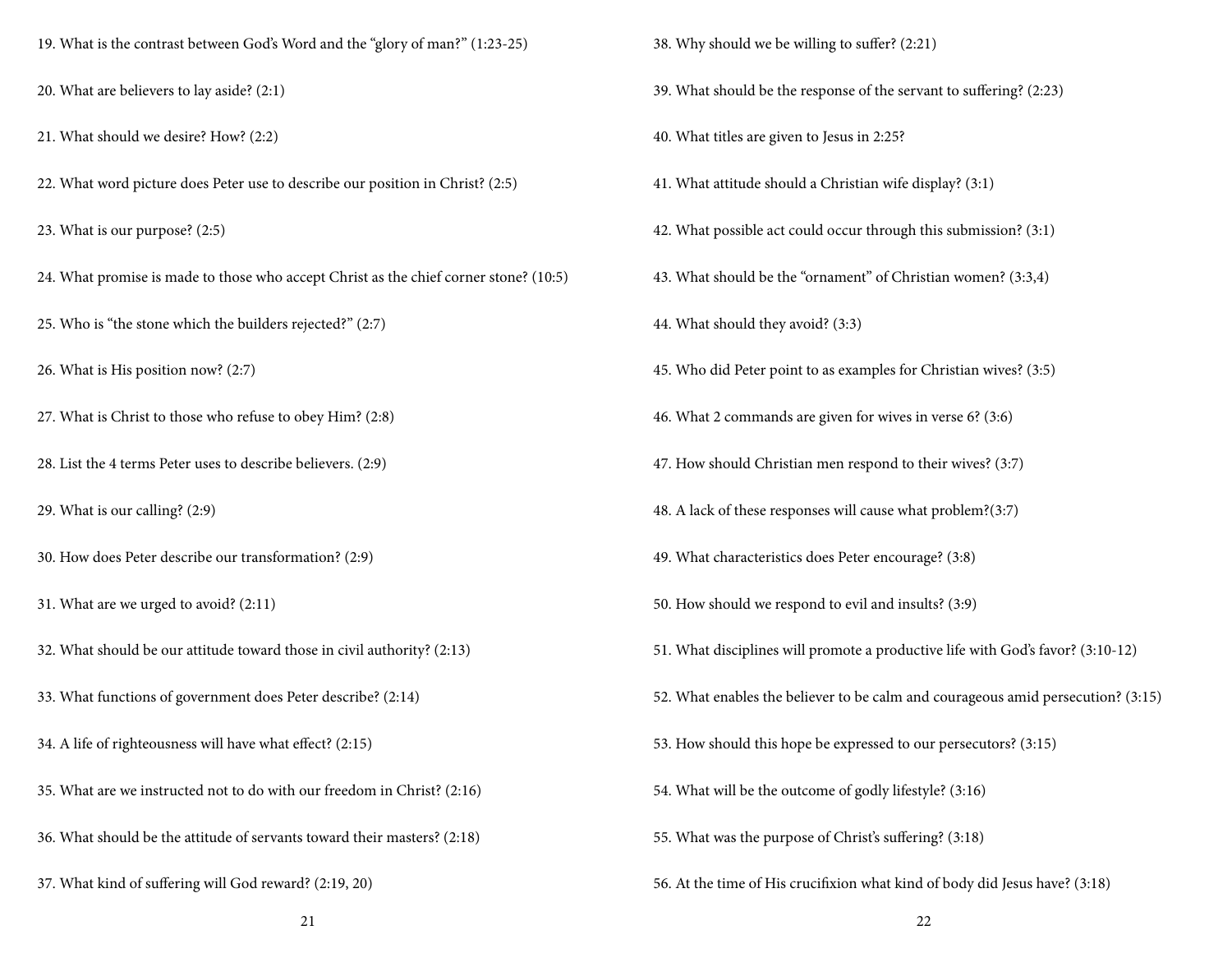- 57. After His resurrection what type of body did He have? (3:18)
- 58. The proclamation of His victory was made to whom? (3:19)
- 59. When did these fallen angels display their disobedience? (3:20)
- 60. What comfort can suffering believers gain from these verses? (3:17-20)
- 61. What term does Peter use to describe baptism? (3:21)
- 62. Does baptism bring salvation? (3:21)
- 63. Where is Christ now? (3:22)
- 64. What groups are subject to Him? (3:22)
- 65. If Christ has authority over these powers should we fear their persecution?(3:17-22)
- 66. What can Christians use to prepare themselves for suffering? (4:1)
- 67. What does it mean to be dead (has ceased) to sin? (4:1)
- 68. What is to be the guiding principle for believers? (4:2)
- 69. Why do unbelievers speak evil of those who do right? (4:3, 4)
- 70. Does persecution unto death destroy the believer? (4:6)
- 71. What is the "end of all things?" (4:7)
- 72. Knowing that judgment is near should motivate what behavior? (4:7)
- 73. What is more important than these disciplines? (4:8)
- 74. What is one proof of Christian love? (4:9)
- 75. What does every Christian possess? (4:10)
- 76. What is the purpose of that gift? (4:10)
- 77. What is the goal of ministry? (4:11)
- 78. Should Christians view suffering as an unusual thing? (4:12)
- 79. Why can Christians rejoice in suffering? (4:13)
- 80. What blessing rests upon those willing to suffer for Christ? (4:14)
- 81. Is the judgment "at the house of God" punishment for sins? (4:17)
- 82. What should be our response if we suffer for doing right? (4:19)
- 83. What group does Peter specifically address in this verse? (5:1)
- 84. What is the responsibility of the church elders? (5:2)
- 85. How are they to lead? (5:2)
- 86. What is the most effective form of leadership? (5:2)
- 87. What is the reward of faithful leaders? (5:4)
- 88. What attitudes should be cultivated by all believers? (5:5, 6)
- 89. What promise is given to those who humble themselves before God? (5:6)
- 90. What privilege do Christians have regarding their burdens? (5:7)
- 91. To what animal does Peter compare Satan? (5:8)
- 92. What is our response to him? (5:8, 9)
- 93. What is Peter's prayer for the suffering believers? (5:10)
- 94. Who was Peter's helper in writing this letter? (5:10)

23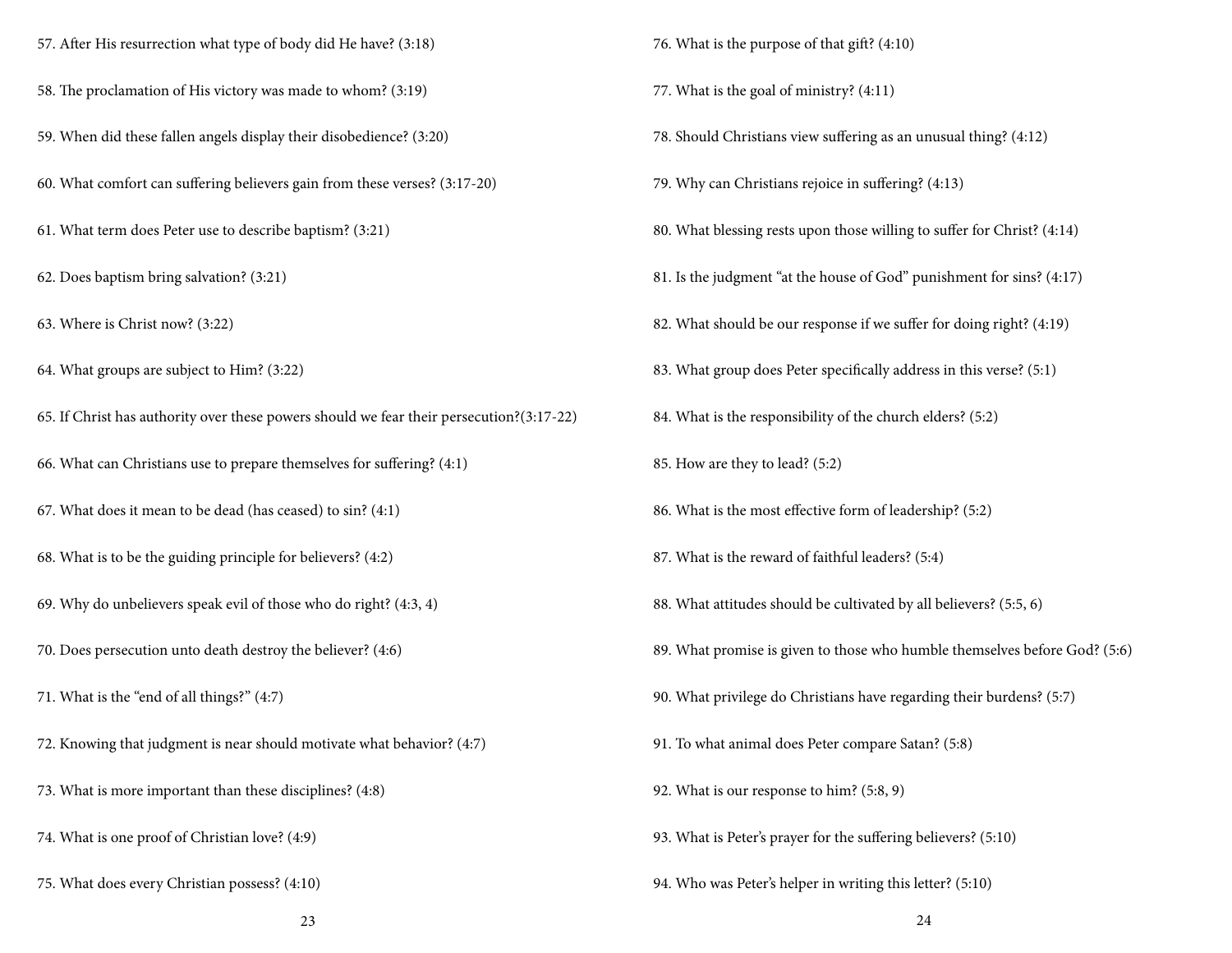#### **Answers for I Peter**

future

1. Salvation through the blood of Christ and obedience to the Word 2. An eternal inheritance 3. Incorruptible, undefiled, fadeless, reserved 4. Through God's power and our faith 5. Suffering increases our longing to be with Christ 6. The more it is tried (refined), the purer it becomes. 7. That we might have praise and honor and glory at Christ's appearing 8. The salvation of our soul; present and 9. They spoke what was revealed to them by the Holy Spirit even though they didn't live to see it fulfilled 10. Alertness, sobriety, and hope that is completely in Christ 11. Be holy because God is holy 12. To all of life (conversation-lifestyle) 13. By his work 14. Reverent awe (fear) 15. The precious blood of Christ 16. Empty religion (paganism) 17. Before the foundation of the world 18. Sincerely; with a pure heart; deeply 19. Man passes away. God's Word endures forever. 20. Malice, deceit (guile), hypocrisies, envy, evil reports 21. The milk (nourishment) of the Word; as newborn babies 22. Living stones; individual stones in the building of the church 23. To offer spiritual sacrifices acceptable to God by Jesus Christ 24. They will never be ashamed 25. Jesus Christ 26. The head of the corner i.e. exalted 27. A stone of stumbling, a rock of offense 28. Chosen generation, royal priesthood, holy nation, people belonging to God 29. To make known His deeds to the unbelieving 30. From darkness into His marvelous men. band to fear 65. No

31. Fleshly lusts or desires that bring us

light

into destruction

- 32. Submission for the Lord's sake
- 33. Punish evildoers, reward good
- 34. Put to silence the ignorance of foolish
- 35. Use it as a covering for wickedness
- 36. Submission and reverence
- 37. Wrongful suffering; or suffering because you do right
- 38. Because Christ suffered for us
- 39. Commit his cause to Him who judges righteously
- 40. Shepherd and Overseer
- 41. Submission to her own husband

42. The salvation of an unbelieving hus-

- 43. A meek and quiet spirit
- 44. Outward attractiveness at the expense of inner character and beauty
- 45. Holy women of old time. e.g. Sarah

46. Do what is right and do not give way

- 47. With understanding and honor
- 48. Hindrance to prayers
- 49. Unity, compassion, brotherly love,
- pity, and courtesy
- 50. Give blessing in return
- 51. Pure, honest speech; hatred of evil and pursuit of peace
- 52. Our hope in Christ
- 53. With gentleness and respect
- 54. Our critics will be ashamed
- 55. To bring us to God
- 56. A natural, human body
- 57. A spiritual body
- 58. Spirits in prison (fallen angels)
- 59. In Noah's time
- 60. Those who oppose Christians will ultimately be defeated
- 61. A figure, representation, or copy
- 62. No, it is a cleansed conscience through faith in Christ's resurrection
- 63. In heaven on the right hand of God
- 64. Angels, authorities, and powers
- 66. Knowledge of Christ's sufferings
- 67. Sin no longer controls us
- 68. The will of God

69. Because believers do not take part in their excesses

- 70. No, he lives in the spirit
- 71. The judgment spoken about in verse 6
- 72. Self-control, sobriety, watchfulness,
- prayer
- 73. Love for each other
- 74. Show hospitality without complaining
- 75. A spiritual gift
- 76. Minister to other Christians
- 77. For God to be glorified through Jesus
- 78. No
- 79. They will share in Christ's glory
- 80. The spirit of glory and of God
- 81. No, it is suffering that promotes

# **We Must HEAR From YOU!!**

cleansing

- 82. Continue to do what pleases our faith-
- ful Creator
- 83. The elders, or leaders
- 84. Feed the flock of God
- 85. Willingly; not for financial gain
- 86. A good example
- 87. An eternal crown of glory
- 88. Humility, submission
- 89. They will be exalted in due time
- 90. They can cast them on Christ
- 91. A roaring lion
- 92. Be sober, vigilant; resist firmly
- 93. Complete, strong, firm, and steadfast
- 94. Silvanus (Silas)



Have you been receiving the HOPE HERALD for several years? **If we have not heard from you within the past FIVE (5) YEARS,** you will be put on our "inactive" mailing list! If that happens, you will not receive your annual copy of the HOPE HERALD.

------------------------------------------------------------------------------

We don't want that to happen. But to be good stewards of the resources God has given, we must have your complete, accurate mailing address. If you move, please let us know as soon as possible.

If you haven't written to us for several years, do it now, by e-mail at *hope@heraldsofhope.org*, or by post at **PO Box 3, Breezewood, PA 15533**. That way you will not need to miss out on receiving your copy of the HOPE HERALD.

|                      | <b>Yours for the Asking!</b>   |                                                      |                        |
|----------------------|--------------------------------|------------------------------------------------------|------------------------|
|                      |                                | "Sojourners in Faith" - selections from I & II Peter |                        |
| Please print clearly |                                |                                                      | Sojourners<br>in Faith |
| name                 |                                |                                                      | I. Otis Yoder          |
|                      | post office and street address |                                                      |                        |
| city                 | state                          | country                                              |                        |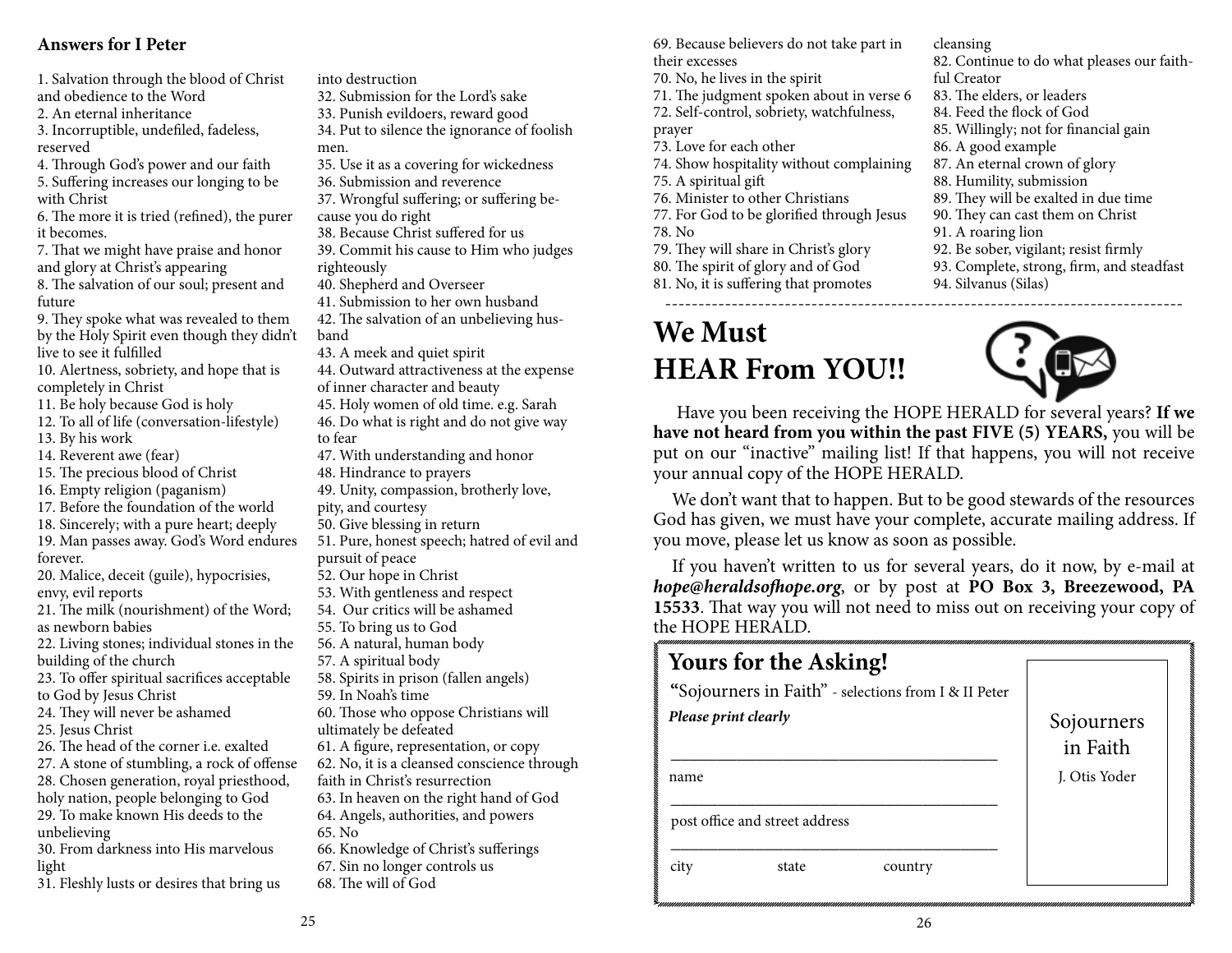

# Linguablast Update!

In 2013 our Linguablast site 'lifted off' featuring our 15-minute program of Bible exposition, "Hope for Today." Bible teaching is currently available in English, Mandarin Chinese, Nepali, and Spanish, with additional languages to be added in the future. You can listen at *www.media.heraldsofhope.org*

Linguablast was engineered and developed by Trans World Radio (TWR) to make the Gospel readily available to all people. It is a cutting-edge web distribution platform converging audio, video, and text resources into a fully translated, searchable site by eliminating the English barrier that often stands in the way of non-English speaking users. Our Bible teaching programs are accessible from any electronic devices, from PC to smart-phone.

We invite you to log on to *www.media.heraldsofhope.org* and discover hundreds of Bible expositions from Dr. J. Otis Yoder and Radio Pastor J. Mark Horst. Listen to or download content free of charge anytime. With "HOPE FOR TODAY" you can have hope for EVERY DAY!

Join us and the worldwide audience at *www.media.heraldsofhope.org*





## **PRAYER AND PRAISE**

*Please unite with us in prayer with fasting the first Monday of each month.*

1. Thank God, the Gospel Light has come to you! Pray God to send that Light into every corner of the globe.

2. Thank God for the listener follow-up of dedicated workers in India! Undergird them and the Team in Ranchi producing "Asha Deep" aired from CIS each week day.

3. Bless God for courageous believers in Muslim lands! Ask Him to bring their leaders to faith in Jesus.

4. Thank God He knows all our needs and can supply! Seek His face for Gospel ministries needing literature, equipment, buildings, funds, and personnel for follow-up.

5. Thank God! He is saving fathers, mothers, and children! Pray that fathers be the spiritual leaders in their homes, that mothers be understanding partners, and both loving and teaching the children.

6. Magnify the Lord for the outreach of TWR on Bonaire! Ask Him to meet listener needs in the increased coverage of Latin America and the Caribbean in both English and Spanish.

7. Praise Jehovah the Almighty for the many Jewish people coming to the Messiah—Jesus! Undergird every Messianic witness reaching Jewish people in many countries.

8. Bless the Lord for Galcom making solar powered radio receivers, stations, etc! Intercede for this Canada-based company furnishing thousands of radio receivers around the world.

9. Thank God for growing Christian witness in West Africa! Pray for His anointing upon Christian leaders in Liberia, Nigeria, and every other country.

10. Magnify, the Lord for English HOPE going into South Africa! Pray for TWR's Staff, for TWR's additional coverage from Johannesburg, for Wednesday am and Sunday pm broadcasts of HOPE FOR TODAY, and for nationals producing language programs.

11. Thank God for revealing the radio secrets to our world! Pray His anointing on our HOPE messages translated into Guarani, and aired in early morning from 12 national stations in Paraguay, South America.

12. Magnify the Lord for His abundant and effective grace! Pray His grace on producers and listeners of the Arabic program to the Muslim Middle East each week.

13. Rejoice that Gospel radio reaches into prisons! Pray for prison witnesses and prisoners seeking spiritual help and rehabilitation.

14. Bless the Lord for His Sovereign hand ruling over all! Pray actively for the men on all levels of government in your land for understanding and cooperation between nations.

15. Rejoice in the Christian ministry of HERALDS OF HOPE, INC. Ask the Lord to